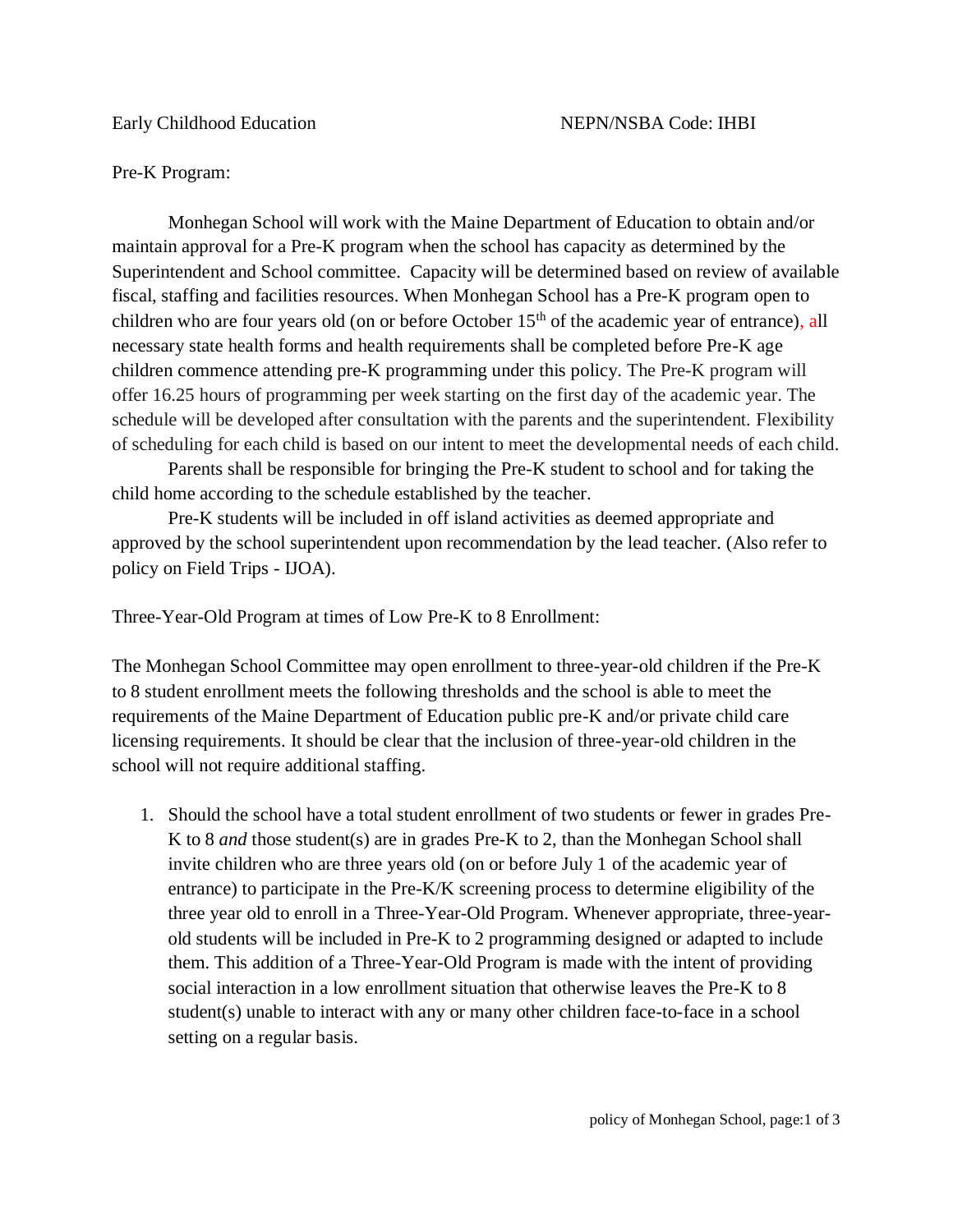In this situation, all aspects of the Pre-K Program policy will remain in place for students eligible for that program and will apply equally to three-year-old students except that the following will apply:

- a. Prior to the start of the academic year, the teacher will propose a general Three-Year-Old Program schedule with a maximum of 8 hours for review by the superintendent and the school committee. Upon approval, the teacher will send the parents of Pre-K to 8 students copies of the school schedule with the Three-Year-Old Program schedule included. Every effort will be made to inform parents of three-year-old children of the exact starting dates and school schedule by mid-August of each year.
- b. The Superintendent has the authority to reduce enrollment hours of a three-yearold student when the needs of that child or the other students cause the child's participation to be unproductive.
- c. Three-year-old students need not be toilet trained to enroll. However, parents shall be responsible for providing all labor, equipment and materials needed to meet the requirements of the Maine Dept. of Education Toileting Policy and any other school requirements/rules for sanitation and hygiene implemented as necessary in consultation with the school nurse. The teacher shall not be asked to attend to toileting needs, except in the event of accidental circumstances where immediate attention by the teacher is absolutely necessary.
- d. A three-year-old student may participate in off-island field trips on a case-by-case basis, upon the recommendation of the teacher and superintendent, and if a parent/guardian accompanies his/her child on the trip. In this case, expenses related to parent/guardian participation shall be covered by the School. (Also refer to policy on Field Trips - IJOA)
- e. If a three-year-old student has needs best met by Child Development Services, a referral will be made to that agency.
- 2. Should total enrollment in grades Pre-K to 8 increase to three or more students after the academic year commences and after three-year-old children are enrolled in the Three-Year-Old Program, attendance by three-year-old children will continue for a trial period of up to one month to determine if continued attendance by the three-year-old students is in the best educational interests of the Pre-K to 8 students. In this circumstance, the school committee in consultation with the superintendent shall make the final decision within the one month trial period whether three-year-old students shall continue to be included in the Three-Year-Old Program during the time that total enrollment in grades Pre-K to 8 is three or more.

Adopted: 09/24/13 by J. Stevens, M. Chioffi & J. Weber